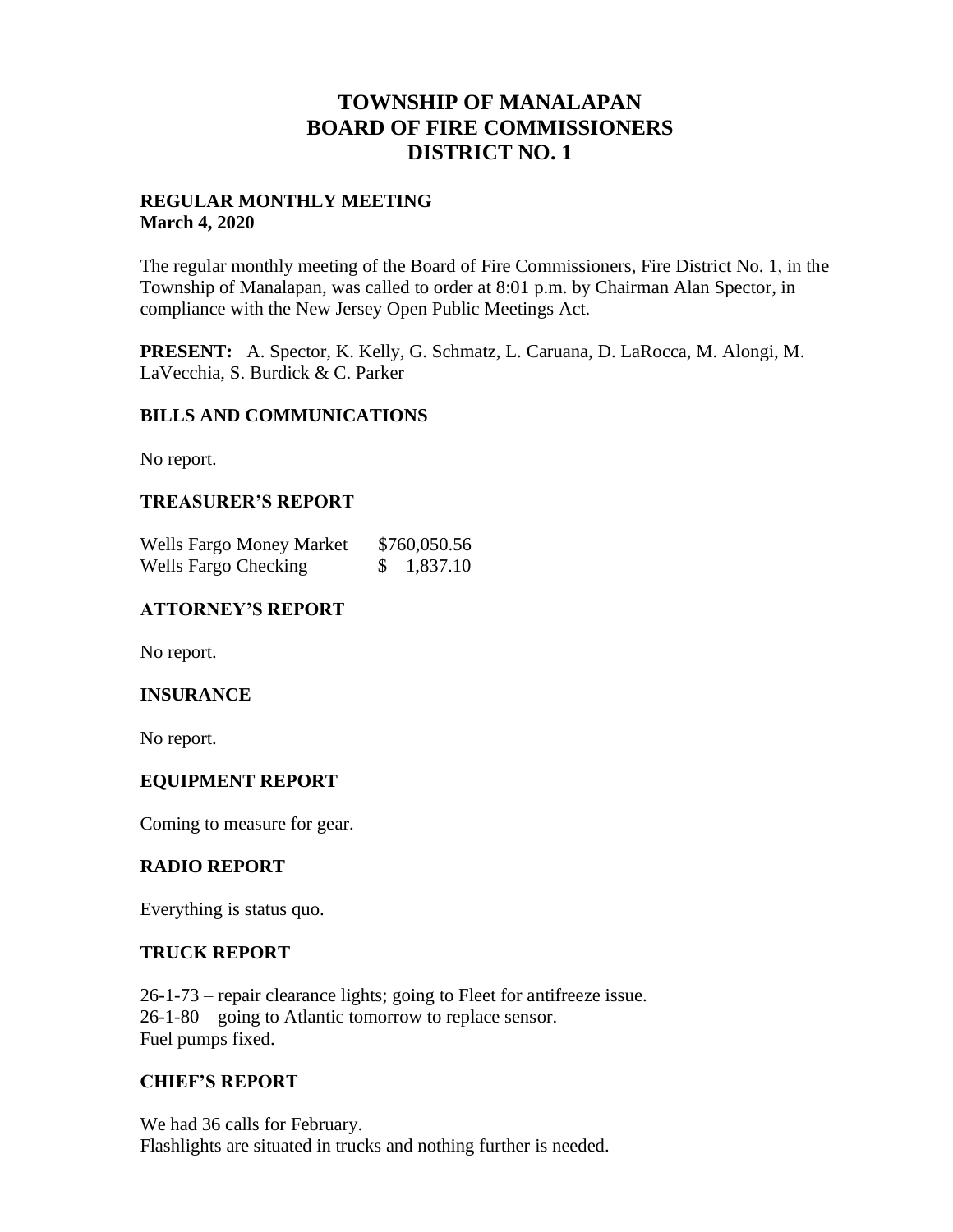## **MEMBERSHIP REPORT**

No report.

## **ASSOCIATION REPORT**

Looking into service contract for ice machines.

### **TRUSTEES' REPORT**

No report.

#### **OLD BUSINESS**

See attached.

#### **NEW BUSINESS**

Commissioner LaRocca made a motion to pay all vouchers; this was seconded by Commissioner Schmatz. All voted aye.

Discussion held regarding doing online EMS training at \$38 per member.

Commissioner Spector made a motion for Stockels to do lawn maintenance at the Satellite for \$1,700 and \$2,300 for the Main House; this was seconded by Commissioner Schmatz. Commissioners Spector, Schmatz, Caruana & LaRocca voted aye; Commissioner Kelly voted no.

Truck is complete; going to Wisconsin next week for final visit.

Meeting opened to the public at 8:34 p.m.

A motion was made by Commissioner Spector to adjourn; it was seconded by Commissioner Kelly and all voted aye.

Meeting adjourned at 8:38 p.m.

 Respectfully submitted, Kenneth Kelly, Clerk